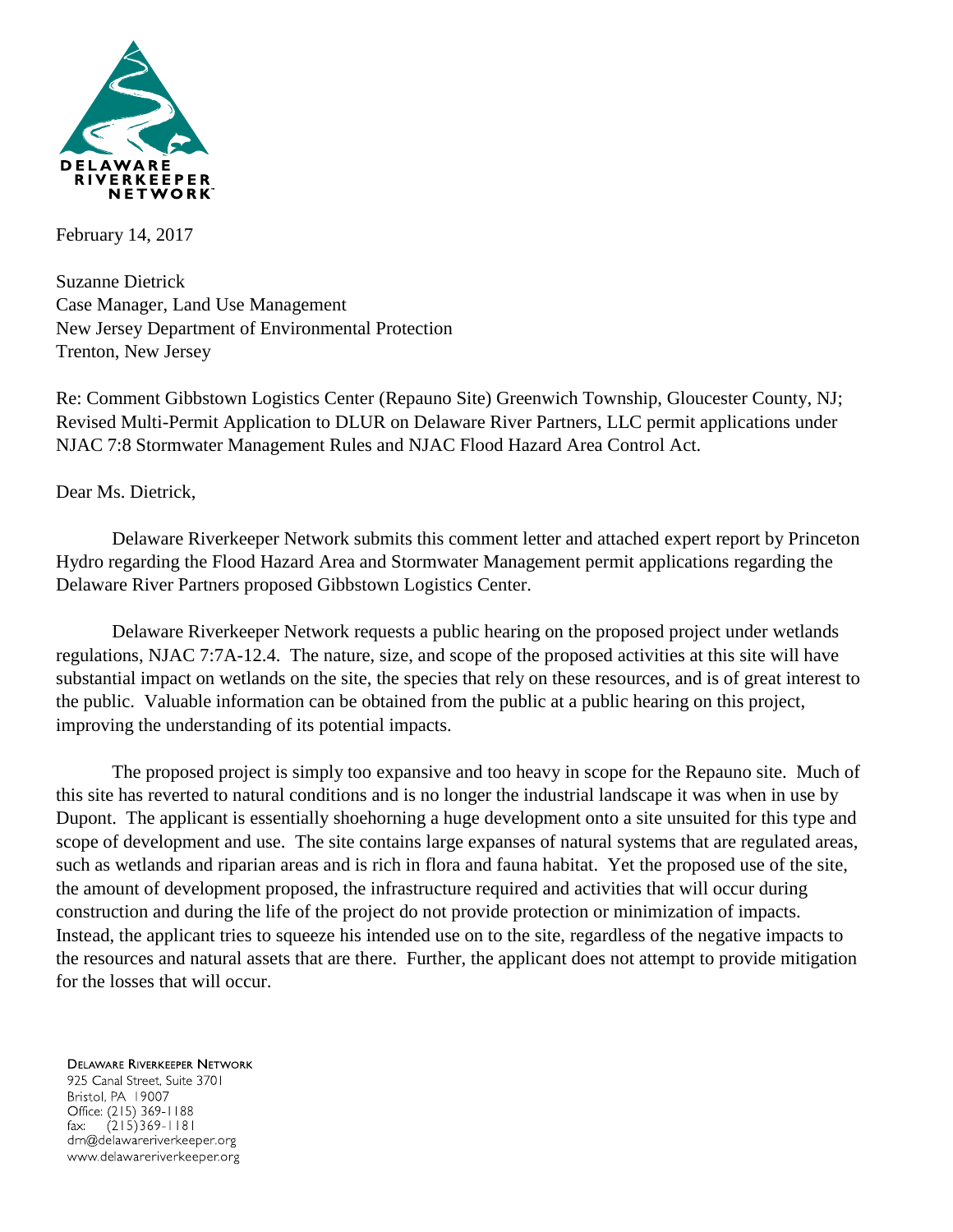Throughout the applications, the applicant shows disregard for regulatory controls, an attempt to avoid regulation, does not show that resources are protected to the maximum extent practicable, and does not provide adequate justification for disturbance and degradation that would occur. There are numerous examples in the application package that demonstrate this. The applicant shows disregard for the wetlands on the site with the proposal to place stormwater infrastructure in the wetlands and the transition areas of wetlands. The applicant attempts to circumvent regulations by misinterpreting the exemption of "water dependent" projects, allowing intrusions into riparian and other natural areas that are not water dependent. The applicant claims an unlawful exemption from regulation by the refusal to recognize impervious liners of wet ponds as impervious. The applicant proposes to place dredged fill from the river channel into a "process ditch" without following channel modification requirements or assessing the full impacts. These are just some examples of why these applications are deficient. The attached expert report from Princeton Hydro provides a complete assessment of these and many more reasons these permits must not be issued.

The applicant has unlawfully segmented this project, ignoring the requirement that all aspects of the applicant's development project must be considered under the federal definition of a "Single and Complete Project", as per 33 CFR 330.2(i). Some portions of the site are under approval or request for approval by the municipality but are not part of these applications. Caverns on the site are planned to be used for hazardous liquid storage; how the project development will effect ongoing clean-up activities of contaminated groundwater at the site is not examined; warehouses are planned on portions of the site that are not part of this application package; there may be pipeline facilities developed at the site. The applicant must present all development on this entire site applying the definition of a Single and Complete Project but has not done so.

Delaware Riverkeeper Network will be filing additional comments and expert reports by February 17, the deadline for comments on these applications.

Thank you for the opportunity to comment.

Sincerely,

Mayo 16. vou Romment Magy Carlund

Maya van Rossum Tracy Carluccio the Delaware Riverkeeper Deputy Director

Attached: Princeton Hydro DRP Gibbstown Logistics Center, Delaware River Partners LLC, Stormwater and Flood Hazard Area Review, Greenwich Township, Gloucester County, New Jersey, dated 2.13.17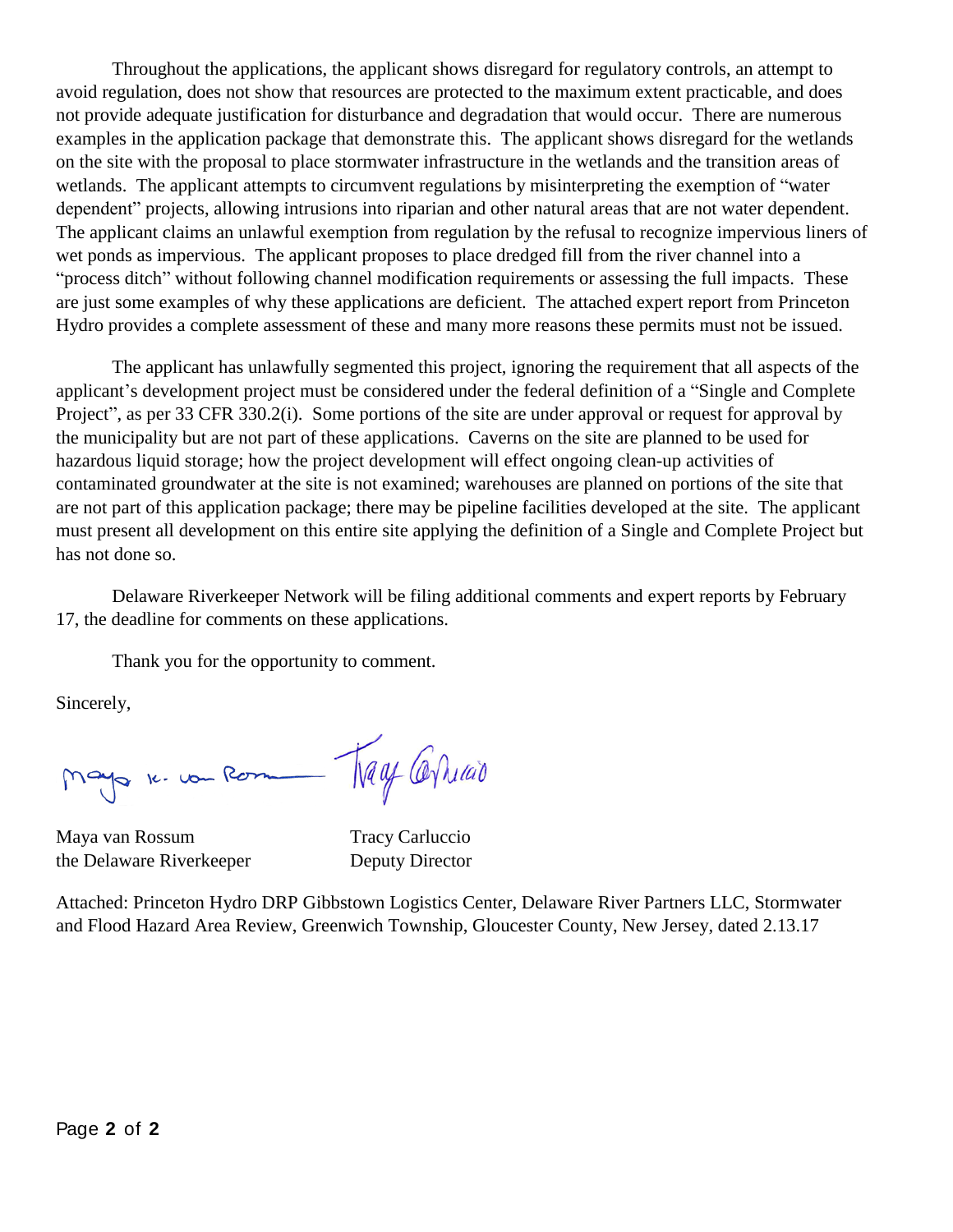**Princeton Hydro** 

*Scientists, Engineers & Environmental Planners Designing Innovative Solutions for Water, Wetland and Soil Resource Management*

February 13, 2017

Delaware Riverkeeper Network Attn: Tracy Carluccio Deputy Director 925 Canal Street 7th Floor Suite 3701 Bristol, PA 19007

# **Re: DRP Gibbstown Logistics Center Delaware River Partners LLC Stormwater and Flood Hazard Area Review Greenwich Township, Gloucester County, New Jersey** pH **No. 1020.022**

Dear Tracy,

We have reviewed the plans and supporting calculations for consistency with the requirements of the N.J.A.C. 7:8 Stormwater Management Rules and N.J.A.C. 7:13 Flood Hazard Area Control Act.

Our review has indicates that the project does not meet numerous requirements of both the Flood Hazard Area and Stormwater Management Rules. More specifically, the project's proposed stormwater management does not meet the State water quality requirements. As you are aware, the project site is essentially surrounded by sensitive freshwater and coastal wetland habitat. Therefore, it is imperative that the proposed stormwater management system fully comply with the requirements set forth by the New Jersey Department of Environmental Protection (NJDEP).

#### **Documents Reviewed**

The following documents were provided to us for the purpose of our review:

- DRP Gibbstown Logistics Center Permit Plan Set prepared by Moffatt and Nichol dated July 2016, revised December 9, 2016.
- Stormwater Management Report for DRP Gibbstown Logistics Center, Township of Greenwich, Gloucester Country, New Jersey prepared by Langan Engineering and Environmental Services, Inc. dated July 2016, revised December 2016.
- Operations and Maintenance Manual Stormwater Management Facilities for DRP Gibbstown Logistics Center, Township of Greenwich, Gloucester Country, New Jersey prepared by Langan Engineering and Environmental Services, Inc. dated July 2016, revised December 2016, dated December 2016
- Copy of the December 9, 2016 DLUR application in response to the NJDEP Notice of Administrative and Technical Deficiencies prepared by Ramboll Environ.

□ 1108 Old York Road PO Box 720 Ringoes, NJ 08551 t. 908.237.5660 f. 908.237.5666 ■ 1200 Liberty Place Sicklerville, NJ 08081 t. 856.629.8889 f. 856.629.8866<br>
□ 203 Exton Commons Exton, PA 19341 t. 610.524.4220 f. 610.524.9434

**Princeton Hydro, LLC**<br>Ringoes, NJ 08551

□ 203 Exton Commons Exton, PA 19341 t. 610.524.4220 f. 610.524.9434 t. 860.652.8911 f. 860.652.8922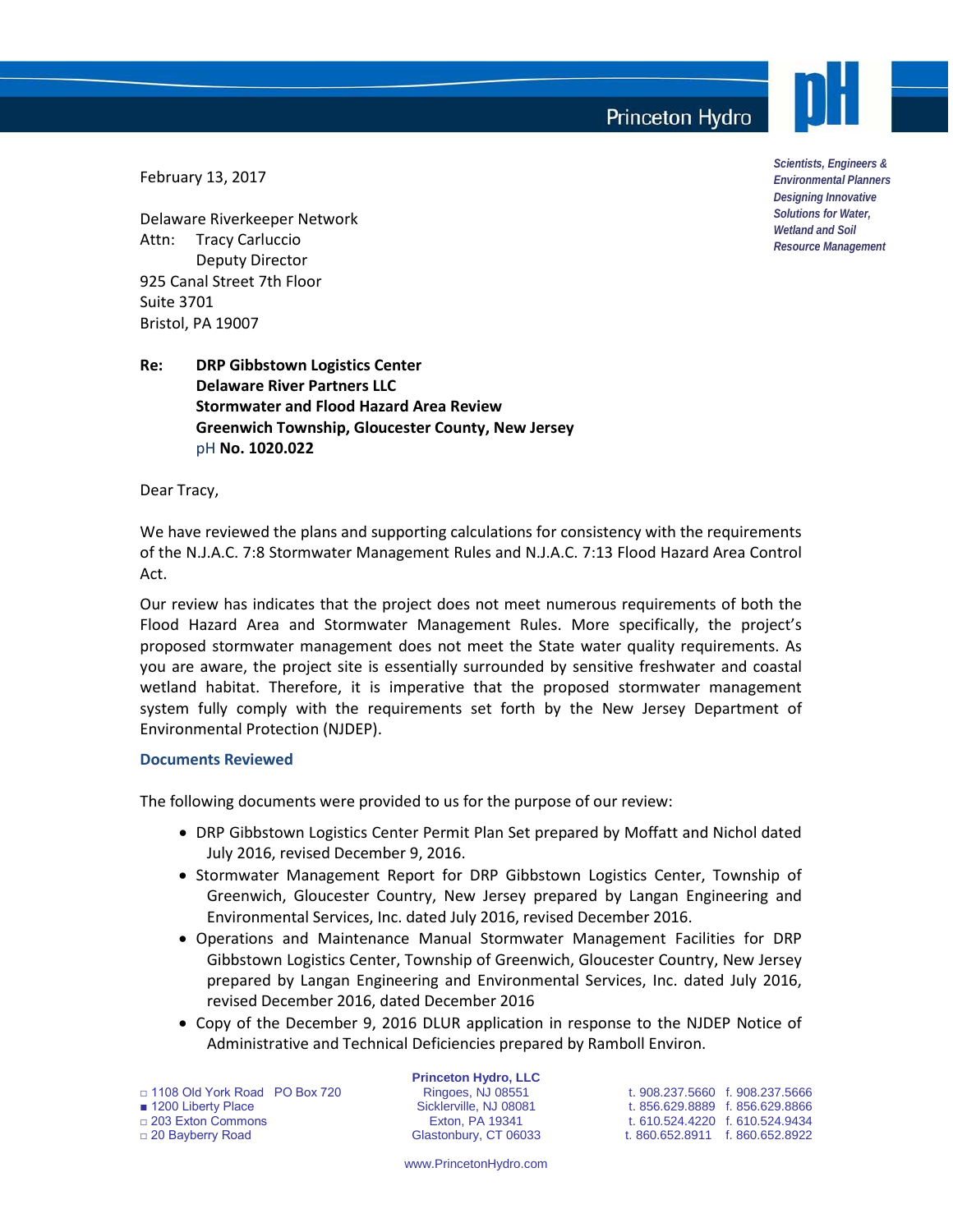The following section provides more detailed comments on this application

#### **Introduction**

Since the last submission, one of the proposed wet pond systems has been eliminated. In total there are three (3) wet ponds, two (2) underground detention vaults and four (4) certified Manufactured Treatment Devices (MTD) to meet Total Suspended Solids (TSS) removal rates.

The applicant has claimed that peak flow control requirements are not applicable for a large portion of the project in accordance with NJAC 7:8-5.4(a)3.iv due to the project site being located in a tidal flood hazard area.

We offer the following comments related to the proposed stormwater features. For consistency we have included our original comment, the applicant's response (in italics) and our response in bold font.

#### **Low Impact Development**

1. One of the key elements of Low Impact Development is the preservation of natural features especially those that are important to the maintenance of water quality. In this case all four (4) proposed wet ponds are located in wetlands or wetland transition areas and in some cases both. Relative to wet ponds 3A and 4 entire sections of transition area are proposed to be eliminated so that the toe of the basin berm borders the existing wetland. The need to place stormwater facilities in regulated areas represents a failure to realistically understand the requirements of wetland avoidance and minimization as set forth in the 404(b)1 Guidelines. The need to encroach into regulated features such as wetlands and wetland transition areas provides a clear indication that the site is too small for the proposed use.

*Through an iterative feasibility and design process, Delaware River Partners (DRP) has conceived a redevelopment plan that meets the project's needs, while avoiding or minimizing environmental impacts to the maximum extent practicable. Specifically, DRP has further reduced potential wetland impacts by nearly ten acres, to a total of 4.789 acres. The design process and potential impacts to wetlands are further described in the application documents, including the revised Alternatives Analysis and Compliance Statement. Low impact development techniques that disconnect impervious coverage and extend time of concentration pathways have been incorporated in the Marine Terminal South area. Specifically, flush curb has been provided to promote vegetative conveyance in lieu of traditional curbed inlets.* 

**Since the last submission, Wet Pond 3A has been eliminated entirely from the Post Development Sub Watershed Plan and Wet Pond 4 has been converted into a larger wet pond, named "Wet Pond 3". The specific location and intended function of the flush curbs as noted in the applicant's response is not clear from our review.**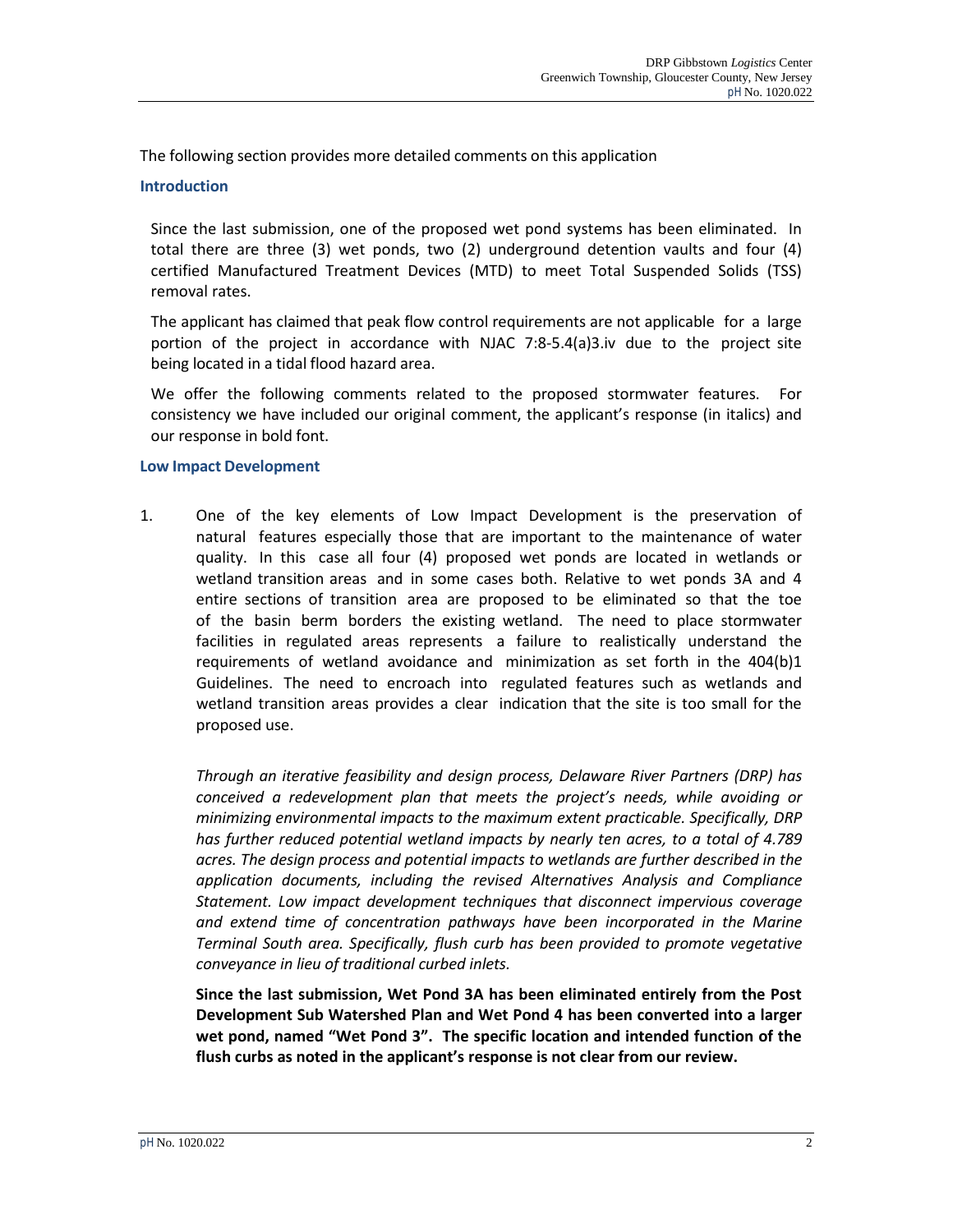## **Water Quality**

2. The proposed wet ponds currently do not meet TSS removal requirements for 80% removal as designed and there are also significant discrepancies between the design plans and supporting calculations for the proposed structures. Currently, the storage representation in the plans and calculations is not consistent for Wet Pond 1. The volume in the calculations is overrepresented compared to what is depicted in the project design plans. The NJ BMP Manual states that the minimum required ratio of the permanent pool volume to the Water Quality Design Storm volume is 1:1. Wet Pond 5D does not appear to meet the requirements for TSS removal of 80% as the ratio is less than 1:1.

*There are three proposed wet ponds included in the development. Wet Pond 2B provides a 2:97:1 ratio of permanent pool volume to stormwater quality storm runoff volume with an extended detention time of 12 hours. The resulting TSS removal rate is 85%. Wet Pond 3 provides a pool volume ratio of 3:1 with more than 24 hours of extended detention. The resulting TSS removal rate is 90%. Wet Pond 5D provides a pool volume ratio of 1.16:1 with 24 hours of extended detention. The resulting TSS removal rate is 81%.*

## **The plan revisions adequately address this comment.**

3 . Wet Ponds 5D and 2B are both also prone to short-circuiting because the inflow outfalls are very close to the outlets creating a shortened residence time and therefore cannot meet the 80% TSS removal rate. Furthermore, there are two (2) copies of "Wet Pond A" Pond Reports found in the Stormwater Management Report. Inconsistent labeling of wet ponds and stormwater management facilities does not allow for proper review and analysis of the proposed design. Details for Wet Pond Profile 1 and 2 are inconsistent.

*The wet ponds have been renamed and refined based on the redesigned Marine Terminal layout. Updated plans, calculations, and sections are provided in the submission documents. The outlet structures for Wet Pond 5D have been relocated to accommodate the new outfall location. The outlet control structure locations for Wet Pond 2B are based on the outfall locations and New Jersey Standards for Soil Erosion and Sediment Control (SESC). Specifically, the SESC standards require the outfalls to be separated by a minimum of 50 feet. Additionally, we have strategically located the outfalls to avoid wetlands disturbance. Revised routing calculations indicate runoff from the water quality storm will be detained for 12 hours.*

**The locations of the outlets for Wet Pond 5D and 2B have been revised to reflect this comment.**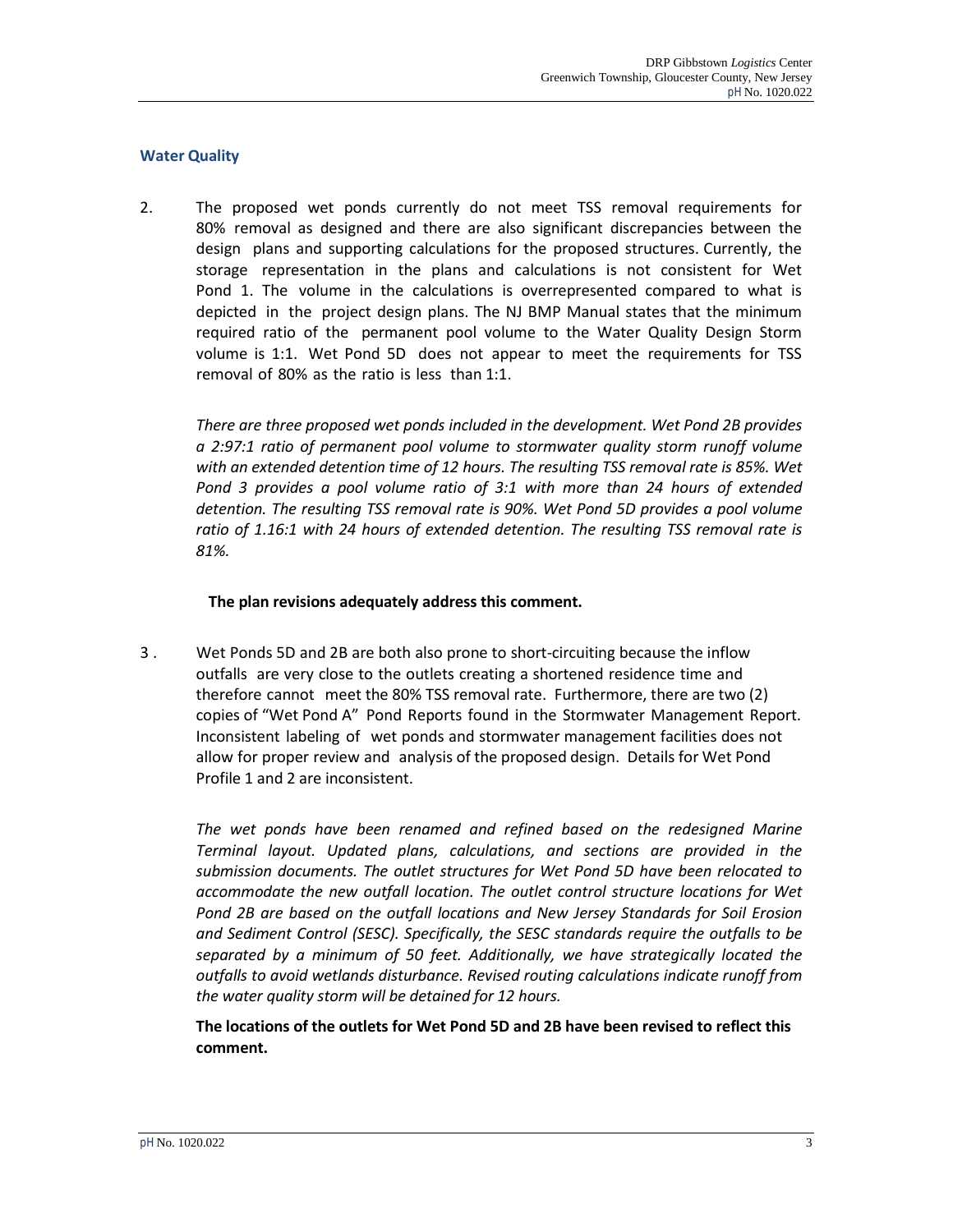4. The hydrograph summary report for the manufactured water quality devices lists the Jellyfish 12 peak flow is over 12 cfs, which exceeds the maximum design treatment flow rate listed in Table 1 (approximately 4 cfs) in the certification letter. The call-outs for the Jellyfish 12 are inconsistent in the plans and water quality summary. Finally, the design flow rate for the Vortechs 1421 has not been provided in the certification letter.

5.

*The underground basin and MTD configuration has been revised based on the new marine terminal layout. Watershed 5C is treated by four Jellyfish-12 devices in series, which are capable of treating up to 4.63 cfs individually or up to 18.52 cfs collectively. The water quality peak discharge is 17.67 cfs, which will be distributed evenly to each device. The Vortechs PC1421 MTD is the manufacturer's model number for the Vortechs 16000. For clarity, DRP's plans have been revised to indicate the Vortechs 16000 device.*

## **This item has been addressed.**

6. The wetlands located in and around the project site will likely be adversely impacted by the development and its proposed stormwater management features. As designed, the closed wetland system located in Marine Terminal South will likely be negatively impacted (drained) as a result of the fact that the wetland is located at an elevation of approximately six (6) feet, which is three (3) feet higher than the stated normal water surface elevation of Wet Pond 3A. Wet Pond 3A also appears to have a lowest orifice elevation stated to be at an elevation of 4.75, which is inconsistent with the stated anticipated normal water surface. Similarly, the outlet of Wet Pond 4 is also well below the wetland and may also serve to artificially lower the groundwater table thereby negatively impacting the regulated wetland. Depth to groundwater should be provided in order to determine if and how the wet ponds will be impacted by the groundwater table and if the basins will draw water from the wetlands. It is unrealistic to suggest that the wetland may not be impacted as it is indicated in the plans.

7.

*The revised layout for Marine Terminal South includes Wet Pond 3, which has been designed with a normal water surface elevation (NWS) of 3.0. The adjacent wetlands are located at elevations 2.0 – 4.0. The proposed pond NWS is based on an evaluation of soils throughout the site and the observation of standing water at lower elevations. Furthermore, DRP proposes to line the wet pond with a clay liner to ensure that the pond does draw groundwater or drain the wetlands. It is Langan's professional opinion that DRP is proposing a pond in an appropriate location on the tract with a normal water surface that will not jeopardize the viability of the adjacent wetlands.*

**The wet ponds are proposed with a clay liner as shown on the detail on Sheet C-506. However, the detail notes that the clay liners are not to be installed where groundwater is encountered. Therefore our original comment still stands and as designed the wet ponds with normal water surface elevations near or below adjacent wetlands will be prone to artificially lower the groundwater table and impact adjacent sensitive habitat.**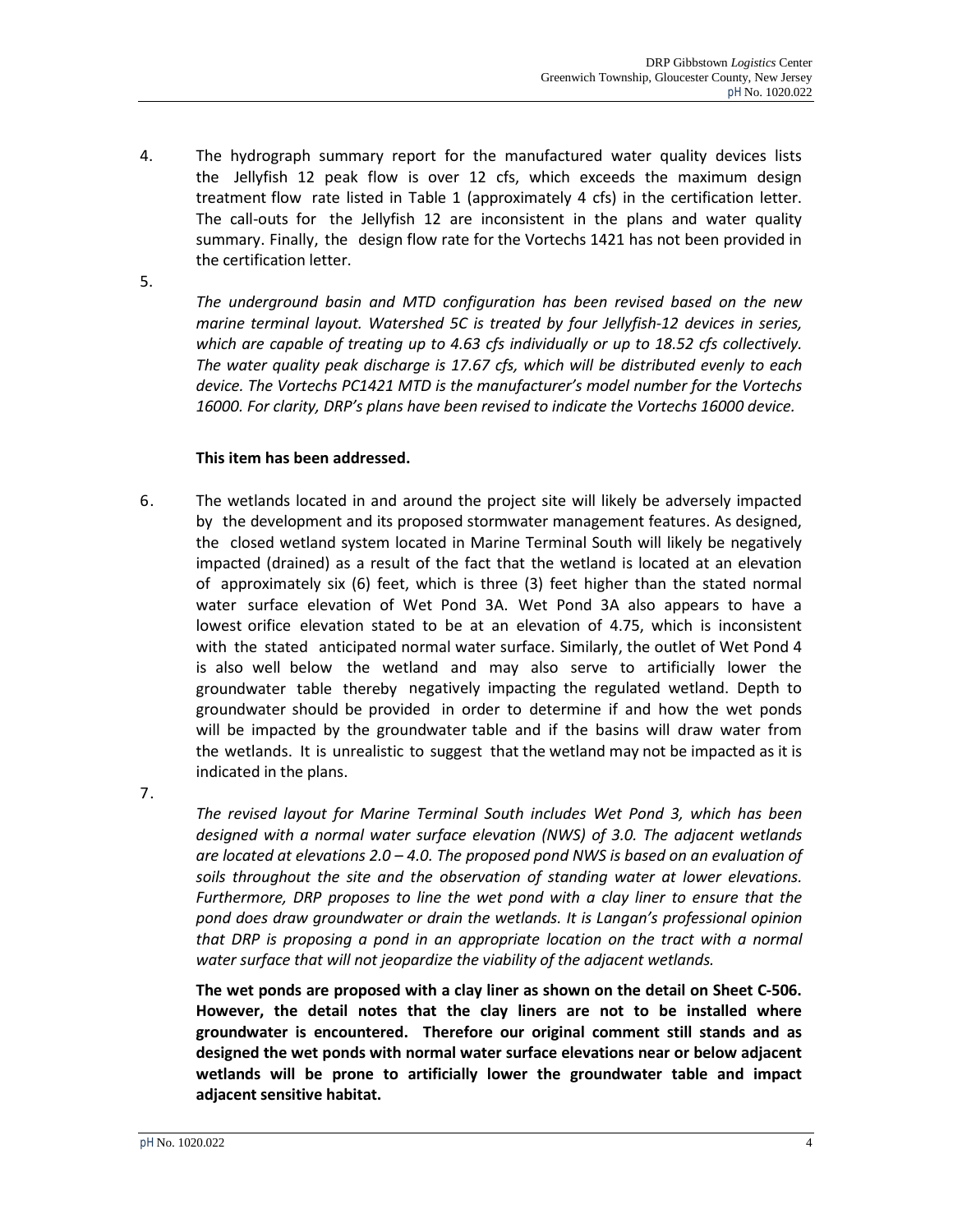8. The design criteria for wet ponds in the NJ BMP Manual states the minimum inflow must be 20 acres or a water budget analysis must be provided. Wet Pond 2 has 17 acres of drainage and Watershed 1A in the Marine Terminal South is approximately 13 acres. No water budget analysis is provided.

*For clarity "Wet Pond 2" has been renamed "Wet Pond 2B" to match the name of its respective watershed. Wet Pond 2B has a drainage area of 14.52 acres, which is less than the 20-acre requirement. A water budget analysis has been added to the revised Stormwater Management Report under Section 3.8 to demonstrate that the normal water surface elevation of the pond will be sustained throughout the year. Supporting calculations can be found in Appendix G. Wet Pond 3 has a drainage area of 17.6 acres, which is less than the 20-acre requirement. A water budget analysis has been added to the revised Stormwater Management Report under Section 4.9 to demonstrate that the normal water surface elevation of the pond will be sustained throughout the year. Supporting calculations are provided in Appendix O. All other wet ponds have a contributing area greater than 20 acres.*

### **This item has been addressed. No further response is necessary.**

9. Finally, massive portions to the western part of the site are not proposed to have any water quality treatment measures whatsoever. The applicant argues that since there is no vehicular traffic they need not provide any water quality measures. However, proposed use of the site is high intensity and industrial; including storage of large quantities of hazardous material. Therefore, regardless of what the potential amount of vehicular traffic may or may not be, the site represents a water quality "hot spot" requiring comprehensive water quality treatment. The failure to treat stormwater runoff from impervious surfaces represents a conflict with New Jersey's water quality standards.

*The stormwater management regulations require water quality measures for impervious areas only. Traditionally, gravel areas do not represent an impervious surface; however, we recognize the intent of the regulations and have provided water quality measures for all gravel surface areas that have the potential for vehicle traffic. The decision to omit water quality measures from the areas within the containment berms was based on discussions with NJDEP stormwater management reviewers. The*  bermed containment areas will be equipped with sensors and infrastructure that *provide the ability to capture all liquid and prevent contaminants from being discharged to the downstream waterways. All stormwater runoff from impervious surfaces and gravel areas exposed to vehicular traffic are proposed to be treated in compliance with the State's water quality standards.*

**No further explanation is given regarding what type of "sensors and infrastructure" are proposed, it is assumed that these items are likely associated with emergency spill response measures. Our comment specifically related to the non-point source**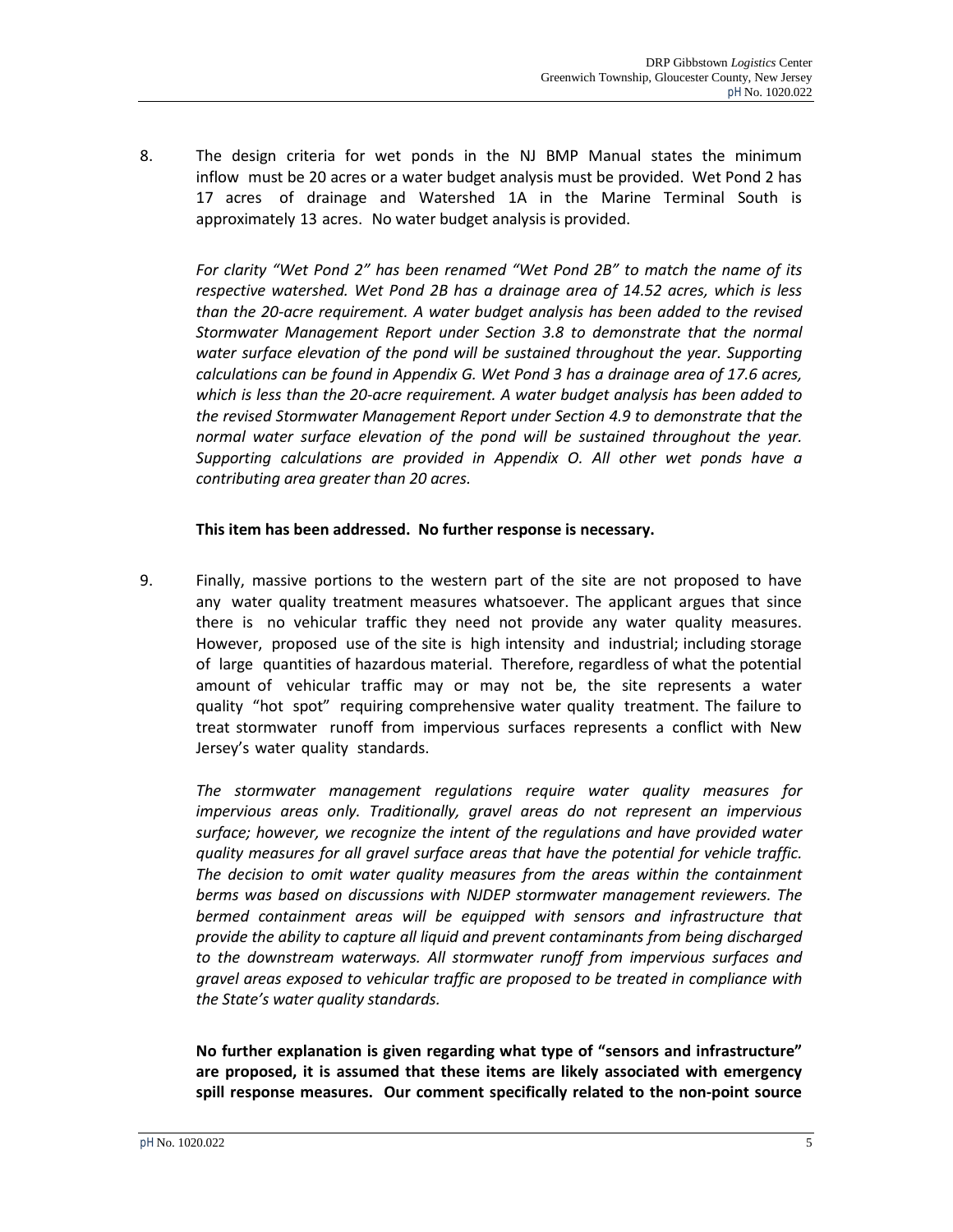**water quality issues that should be expected from an area that would be expected to product comparatively high levels of non-point source pollution. Furthermore, the gravel area is completely lined and is therefore impervious.**

### **Groundwater Recharge**

10. Section 3.5 of the stormwater management report states that "…there will be no post development annual recharge volume deficit" since the site is not mapped to provide any groundwater recharge under existing conditions. However, undoubtedly the site currently provides some amount of shallow groundwater recharge which may partially support surrounding freshwater wetlands. Under proposed conditions the site's impervious coverage will increase by more than 100 acres; eliminating any groundwater recharge.

*According to N.J.A.C. 7:8-5.6(b)1, the New Jersey Geological Survey Report GSR-32 A Method for Evaluating Groundwater-Recharge Areas in New Jersey may be used to calculate and ultimately demonstrate compliance with the NJ standards for groundwater recharge. Based on the NJDEP Annual Groundwater Recharge Analysis Spreadsheet (based on GSR-32) the proposed development will not create an annual deficit in groundwater recharge. The soils in and around the proposed area of improvements are Hydrologic Soil Group D, which are categorized by wet clayey soils that prevent water from recharging the underlying aquifers.*

**We agree the Groundwater Recharge Analysis Spreadsheet suggests that there is no groundwater recharge in the existing condition. However, we reiterate that the site currently provides some amount of shallow groundwater recharge which may partially support surrounding freshwater wetlands. The site's impervious coverage will increase by more than 100 acres; eliminating any groundwater recharge.**

### **Peak Flow Rate Control**

As stated previously, the applicant has indicated that a large portion of the site is exempt from the peak flow rate requirements, in accordance with NJAC 7:8- 5.4(a)3iv. Specifically they assume that the northern portion of the site which drains directly to the Delaware River is exempt.

11. In the Marine Terminal North Pre-Development Watershed Plan Drawing DA101 and Marine Terminal Southern Area Drawing WB301, the time of concentration drainage path does not start at the edge of the sub-watershed, thereby effectively reducing the apparent time of concentration under existing conditions. The calculations should be revised to reflect appropriate travel lengths. Under post development conditions, watershed DA-2b has a sheet flow length of 350 feet, much greater than the 100 feet limit which is generally accepted.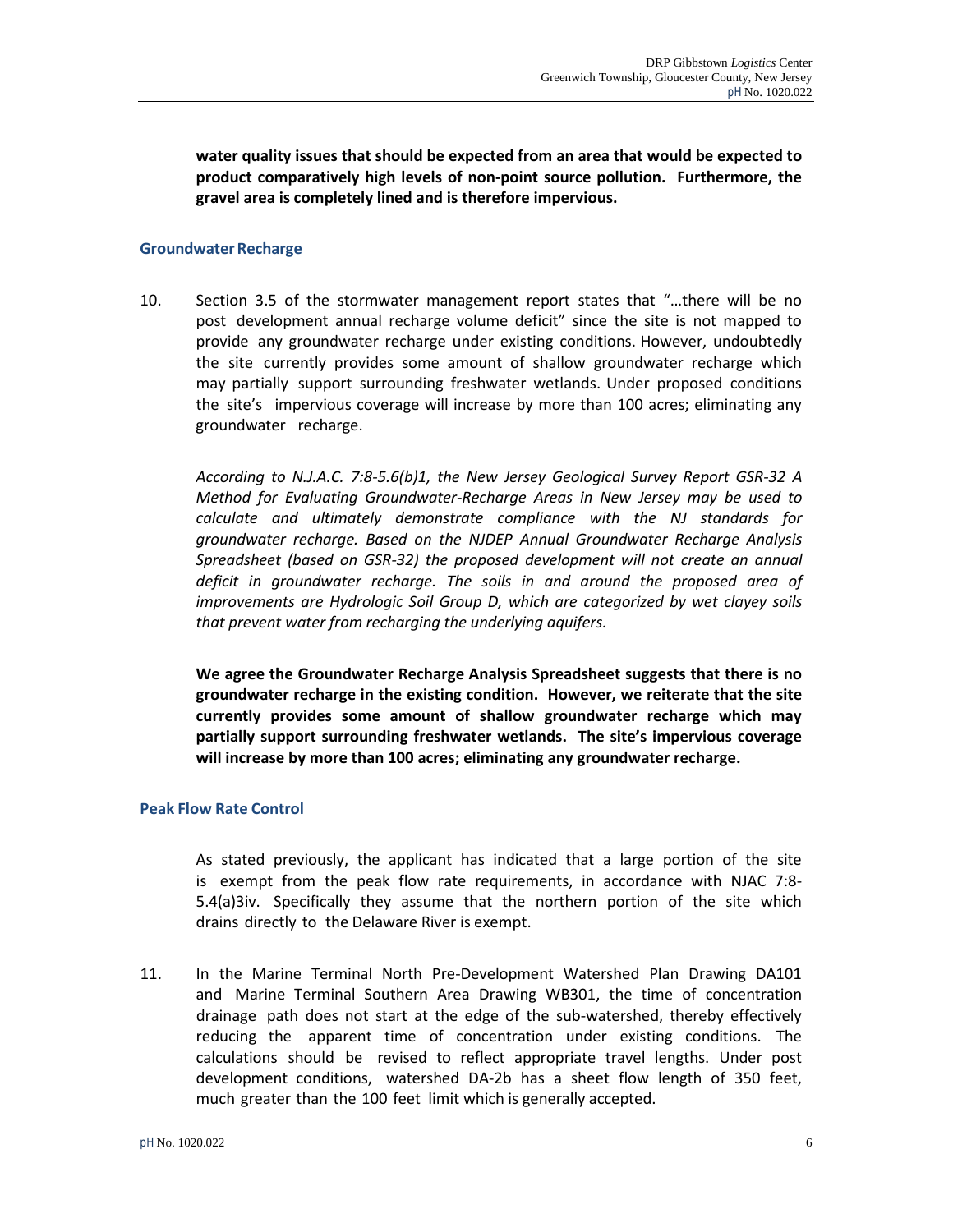*The watersheds have been redefined based on the revised marine terminal layout. The time of concentration paths have been revised accordingly. A maximum sheet flow path length of 150 feet is assumed, which is generally accepted under NRCS TR-55 methodology.*

**This item has not been addressed. The flow length for Watershed DA-2B has not revised from 350 feet in the latest submission.**

12. The pre-development and post-development curve numbers used in the applicant's analysis are inappropriate for the project site. The gravel substrate to be used across the site was represented by a lower Curve Number (CN) than is appropriate for this type of land use in accordance with standard engineering practice. The CN selected by the applicant, per TR-55, is applicable only to gravel roads and streets including a pervious right of way (which does not exist in this application). In order to more accurately reflect the runoff from gravel parking lots standard engineering practice would dictate use of a CN value of 96 as being reasonable for the gravel roadway surface itself. The supporting calculations for the project use a CN value of 91. Furthermore, the CN value for any of the gravel areas where an impervious liner is proposed should be 98.

*The selection of a CN value of 91 for gravel areas is appropriate given the proposed use of those areas. The vast majority of proposed gravel areas will not be exposed vehicular traffic, meaning the gravel will not be compacted such that a higher CN would be appropriate.*

**We reiterate that if an impervious liner is proposed, then the area should be expected to have the hydrologic response of an impervious surface (CN = 98).**

# **Flood Hazard Area+**

The proposed project requires an individual Flood Hazard Control Act Individual Permit and thus must fully satisfy the applicable requirements of (N.J.A.C. 7:13), However rather than illustrate compliance the applicant relies on rhetoric. The applicant's letter dated December 9, 2016 in response to the project's technical deficiencies indicates that the design was modified to "further reduce overall land disturbance and impacts to environmental features, including wetlands". The applicant appears to fixate on the reduction of wetlands impacts while ignoring the impacts to the flood hazard area and riparian zone. A review of the development reflects a very similar footprint with minor adjustments to the "Logistics and Value Added Area". This area was shifted to the south and is not contiguous with the other section of the Marine Terminal as a way to minimize impacts to the forested wetland complex. A notation exists on the plans stating that the proposed project lies within the Special Flood Hazard Area as indicated on the FEMA Map No. 34015C00058F dated August 17, 2016 but the elevation does not appear on the plans. G-103 entitled, "Flood Hazard Verification" was provided in the plan set. It is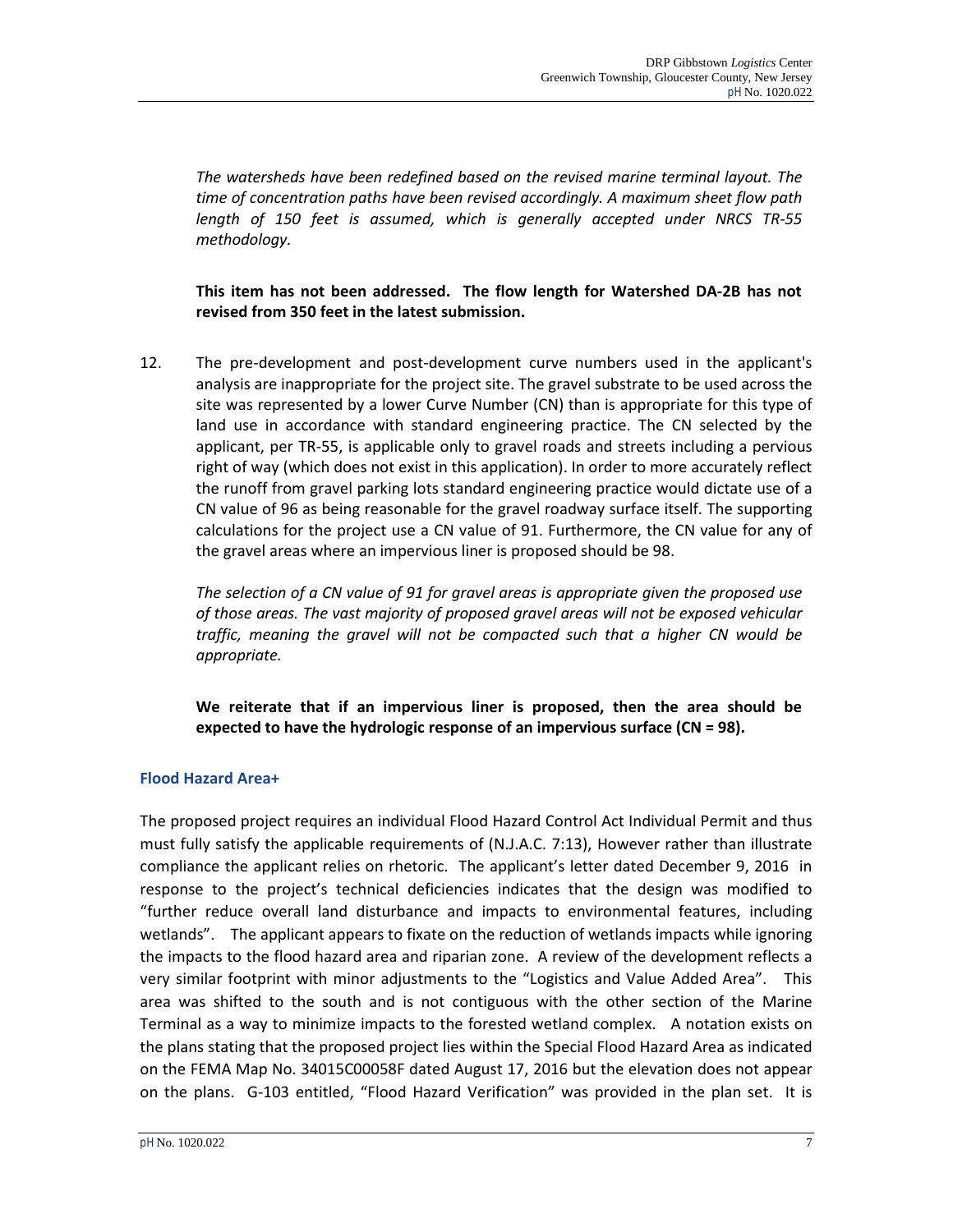stated in the Compliance Statement that a FEMA Method 2 delineation of the Flood Hazard Area was performed, however an Engineering Report detailing the delineation of the FHA has still not been provided. A Riparian Zone Boundary (Sheet C-003) sheet has been added to the plan set as required for all Individual FHA Permit applications. The temporary versus permanent riparian zone disturbance areas are not apparently obvious. The follow table was provided to reflect the riparian zone disturbance:

Table 4 – Summary of Resource impacts reflects the following as it relates to Riparian Zone **Disturbance** 

| Resource      | Resource Value | Permanent        | Temporary        | Undisturbed (Ac) |  |
|---------------|----------------|------------------|------------------|------------------|--|
|               |                | Disturbance (Ac) | Disturbance (Ac) |                  |  |
| Riparian Zone | Vegetated      | 3.036            | 0.489            | 9.513            |  |
|               | Non-Vegetated  | 2.252            | 0.228            | 3.913            |  |

The applicant continues to state that per NJAC 7:13-11.2(p) that the project is a water dependent development along a tidal water that will obtain a CZM Permit and that there is no limit on disturbance to vegetation in the riparian zones and no mitigation is required or proposed. Importantly, the application conveniently omitted relevant portions of NJAC 7:13- 11.2(p) that directs an applicant for a FHA individual Permit to the definition of water dependent development at NJAC 7:7-1.5. This definition states that "Water dependent" means development that cannot physically function without direct access to the body of water along which it is proposed. The definition goes on to state that "uses, or portions of uses, that can function on sites not adjacent to the water are not considered water dependent". The definition at NJAC 7:7-1.5 cannot be any clearer as it provides an example that states "in a maritime operation, a dock or quay and associated unloading area would be water dependent, but an associated warehouse would not be water dependent. The applicant's position that riparian zone impacts are limitless is therefore obviously flawed. Since portions of the project are not water dependent and in those areas riparian zones impacted by non-water dependent uses must be fully accounted for and described in the application. As such any proposed buildings, warehouses and their accompanying parking lots that are not consistent with the definition of a water dependent use must therefore account for impacts to riparian zones as part of the application.

In addition, the applicant's interpretation of the rules remains unchanged. They continue to circumvent the regulations in their entirety. As the FHA rules specifically reference compliance with the Coastal Zone Management Rules with regard to water dependent uses, the riparian zone limits would be restricted to those portions of the site located within the Coastal Zone. Sheet C003 of the plan set indicates that the Coastal Zone is limited to the portion of the site immediately adjacent to the Delaware River. In accordance with NJAC 7:7E-1.2 the extent of the coastal zone is 500 feet from the mean high water line. As such any portion of the site outside of NJDEP's definition of the coastal zone would not be covered by NJAC 7:13-11.2(p) and thus require compliance under a different standard.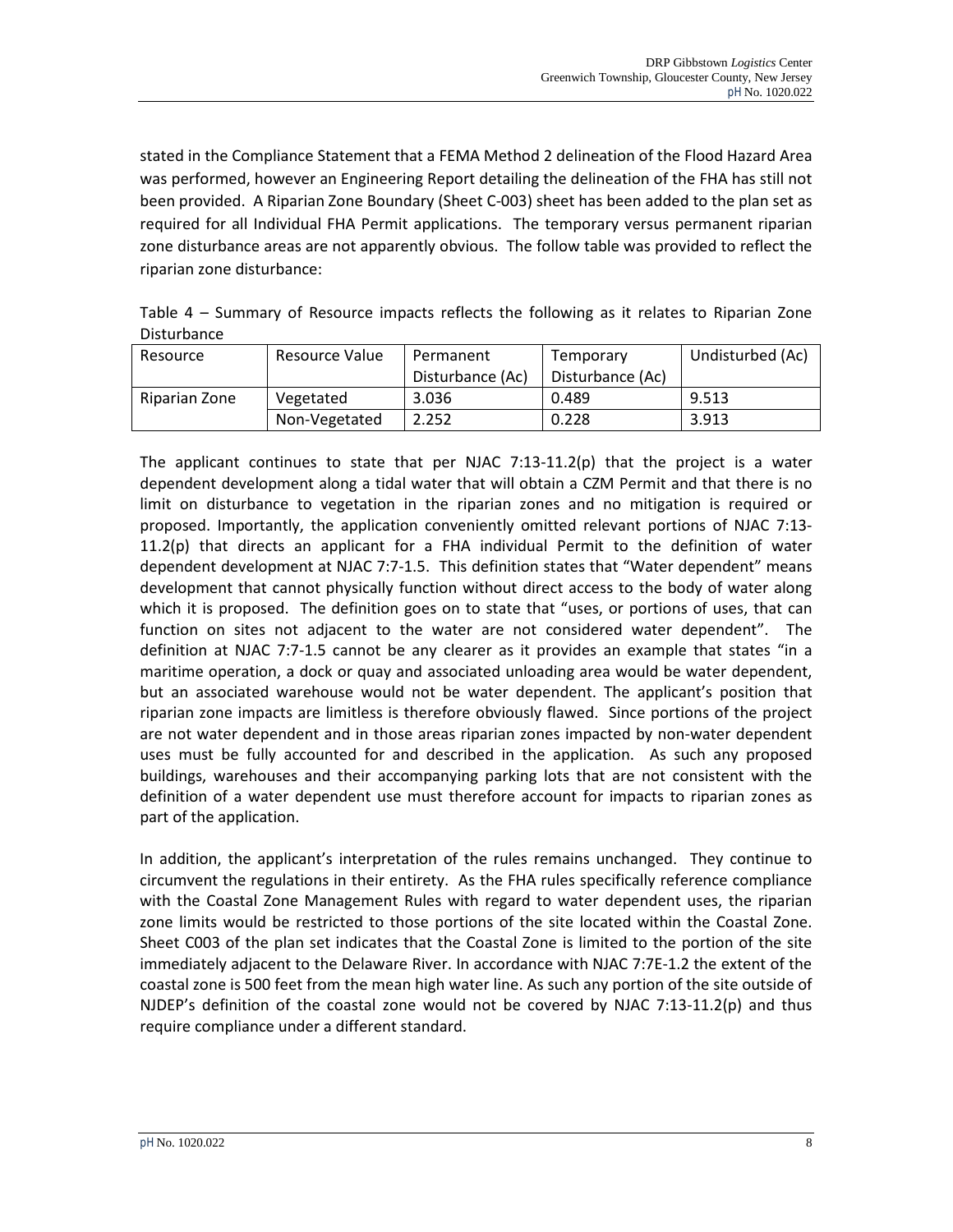Moreover, the FHA regulations also state that "for any proposed water dependent development, the application must demonstrate that there is no other feasible location onsite to construct the development that would reduce or eliminate the area of riparian zone vegetation to be cleared, cut and/or removed. The applicant has now provided an Alternatives Analysis whereby they conclude that "there is no suitable alternative site for this project in the region and DRP has selected a redevelopment program that minimizes environmental impacts by concentrating the project within previously disturbed areas that housed over a century of industrial development". The applicant explains that site has been designed to coincide with the previous development where the development was concentrated in the northern waterfront area. The proposed pier and ship berth coincides with the existing deteriorated wharf and berth minimizing the amount of new dredging. An open platform structure is proposed to extend beyond the current footprint of the wharf by the open structure avoiding fill in open water. The applicant further explains that the development plans have "undergone several design iterations in order to reduce impacts to the wetlands, riparian zones and other regulated resources to the maximum extent practicable without impacting the overall project purpose". The applicant does not consider reducing the scope of their project area to minimize or avoid potential environmental impacts.

The alternatives analysis provided an evaluation of the following properties:

- 1. Existing SJPC facilities in City and County of Camden
- 2. DuPont property in Carney's Point, Salem County
- 3. Ferro Industrial site in Logan Township, Gloucester County
- 4. Raccoon Island Site in Logan Township, Gloucester County
- 5. Former BP Oil Terminal Site in Paulsboro, Gloucester County
- 6. Former DuPont Repauno site in Greenwich Township, Gloucester County
- 7. Southport Brownfield Development Area in Gloucester City, Camden County
- 8. Penn Terminal site in Eddystone, Delaware County, PA
- 9. Southport Marine Terminal Complex in Philadelphia, Philadelphia County, PA.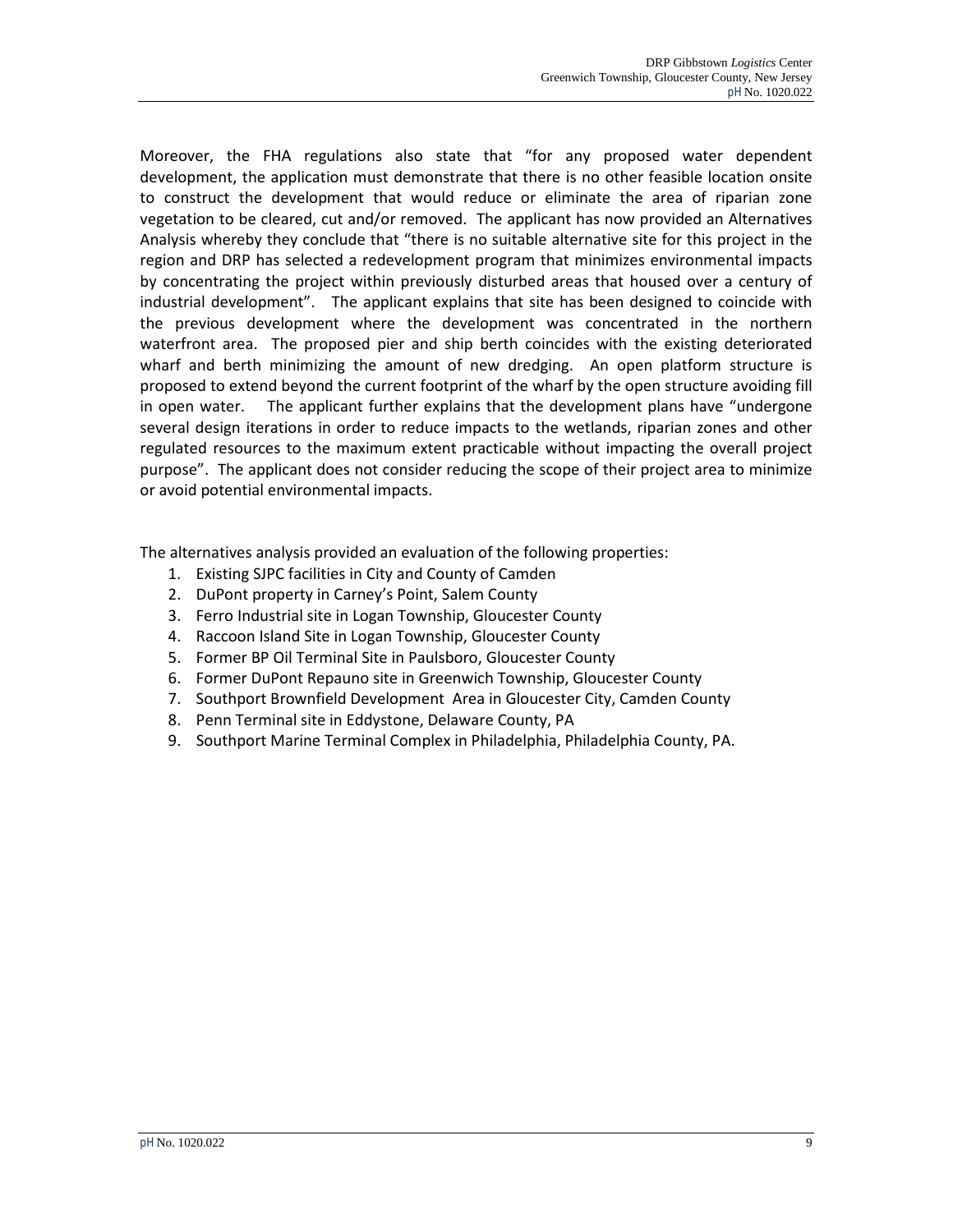|                                                                                                                                                                                                                                                                                                                                                                                                                                                                                                                                                                                                                                                                                                                                                                                                                                                                                                                                                                                                                                                                                     | Alternative<br>No Action | SJPC Camden<br>Terminals | Carney's<br>DuPont<br>Point | Industria<br>Ferro<br>Site | Raccoon<br>Island | Paulsboro<br><u>Terminal</u><br><b>Marine</b>                               | <b>Repauno Site</b><br><b>DuPont</b><br>Former | Brownfield<br>Southport | Terminal<br>Penn           | Southport<br>Terminal<br><b>Marine</b> |
|-------------------------------------------------------------------------------------------------------------------------------------------------------------------------------------------------------------------------------------------------------------------------------------------------------------------------------------------------------------------------------------------------------------------------------------------------------------------------------------------------------------------------------------------------------------------------------------------------------------------------------------------------------------------------------------------------------------------------------------------------------------------------------------------------------------------------------------------------------------------------------------------------------------------------------------------------------------------------------------------------------------------------------------------------------------------------------------|--------------------------|--------------------------|-----------------------------|----------------------------|-------------------|-----------------------------------------------------------------------------|------------------------------------------------|-------------------------|----------------------------|----------------------------------------|
| Environmental No                                                                                                                                                                                                                                                                                                                                                                                                                                                                                                                                                                                                                                                                                                                                                                                                                                                                                                                                                                                                                                                                    |                          | $2 - Low$                | $4 - High$                  | $5 -$                      | $5 -$             | $3 -$                                                                       | $2-3$ Low                                      | $4 - High$              | $3 -$                      | $3 -$                                  |
| Impacts                                                                                                                                                                                                                                                                                                                                                                                                                                                                                                                                                                                                                                                                                                                                                                                                                                                                                                                                                                                                                                                                             | Impact                   | Impact                   | Impact                      | <b>Highest</b><br>Impact   | Highest<br>Impact | Medium<br>Impact                                                            | to<br><b>Medium</b><br>Impact                  | Impact                  | Medium Medium<br>Impact    | Impact                                 |
| Project<br>Purpose                                                                                                                                                                                                                                                                                                                                                                                                                                                                                                                                                                                                                                                                                                                                                                                                                                                                                                                                                                                                                                                                  | Not Met                  | Not<br>Suitabl           | Suitable                    | Not<br>Suitabl             | Suitable          | <b>Not</b><br>Suitabl                                                       | <b>Suitable</b>                                | <b>Not</b><br>Suitabl   | <b>Not</b><br>Suitabl      | <b>Not</b><br>Suitabl                  |
| Logistics                                                                                                                                                                                                                                                                                                                                                                                                                                                                                                                                                                                                                                                                                                                                                                                                                                                                                                                                                                                                                                                                           | N/A                      | <b>Not</b>               | <b>Not</b>                  | Not                        | Not               | <b>Not</b>                                                                  | <b>Favorabl</b> Not                            |                         | <b>Not</b>                 | Not                                    |
|                                                                                                                                                                                                                                                                                                                                                                                                                                                                                                                                                                                                                                                                                                                                                                                                                                                                                                                                                                                                                                                                                     |                          |                          |                             |                            |                   | <u>Favorabl  Favorabl  Favorabl  Favorabl  Favorabl  e</u>                  |                                                |                         | Favorabl Favorabl Favorabl |                                        |
| Cost                                                                                                                                                                                                                                                                                                                                                                                                                                                                                                                                                                                                                                                                                                                                                                                                                                                                                                                                                                                                                                                                                | N/A                      | Modera                   | Modera                      | Highes                     | <b>Highes</b>     | Lowes                                                                       | Modera                                         | High                    | Modera                     | Modera                                 |
|                                                                                                                                                                                                                                                                                                                                                                                                                                                                                                                                                                                                                                                                                                                                                                                                                                                                                                                                                                                                                                                                                     |                          | te Cost                  | te Cost                     | t Cost                     | t Cost            | t Cost                                                                      | te Cost                                        | Cost                    | te Cost                    | te Cost                                |
| Technology                                                                                                                                                                                                                                                                                                                                                                                                                                                                                                                                                                                                                                                                                                                                                                                                                                                                                                                                                                                                                                                                          | N/A                      | Required May be          |                             | May be                     | Not               | Not                                                                         | <b>Not</b>                                     | May be                  | Required May be            |                                        |
| While all sites are redevelopment sites with environmental constraints, the applicant concluded<br>that the DRPs objective for the Marine Terminal would be best suited for the former DuPont<br>Repauno Site.<br>terminal the environmental resources have not been clearly and objectively shown to be<br>protected to the maximum extent practicable. Moreover, as previously indicated full<br>compliance with the riparian zone requirements of the FHA remains unsatisfied.                                                                                                                                                                                                                                                                                                                                                                                                                                                                                                                                                                                                   |                          |                          |                             |                            |                   | Although the site contains all the amenities that are required for a marine |                                                |                         |                            |                                        |
| It seems unlikely that any riparian vegetation associated with the many regulated waters onsite<br>could be sacrificed as part of this project without further evaluation. It does not appear that<br>that the applicant will provide mitigation for the cleared riparian zone vegetation as the<br>applicant states in the compliance statement that pursuant to NJAC 7:13-11.2(p) and tables<br>11.2, there is no limit on disturbances to riparian zones in tidal areas for water dependent uses<br>provided that the disturbance is justified. This element of the FHA rules has not been<br>established and based on the language of NJAC 7:13-11.2(p) the absence of any riparian zone<br>impact limit if justified would be restricted to the portion of the site in the site considered to be<br>regulated under the Coastal Zone Management Rules. Based on the plan sheet entitled Upland<br>General Arrangement Plan Riparian Areas, sheet C-003, Index 38 of 156, the Coastal Zone is<br>limited to the portion of the site immediately adjacent to the Delaware River. |                          |                          |                             |                            |                   |                                                                             |                                                |                         |                            |                                        |
| The applicant states in the compliance documents that all proposed buildings will be located at<br>least 25 feet from the top of the bank or edges of water. Furthermore, all proposed buildings                                                                                                                                                                                                                                                                                                                                                                                                                                                                                                                                                                                                                                                                                                                                                                                                                                                                                    |                          |                          |                             |                            |                   |                                                                             |                                                |                         |                            |                                        |

The below table was reported and ranked the impacts for the various sites.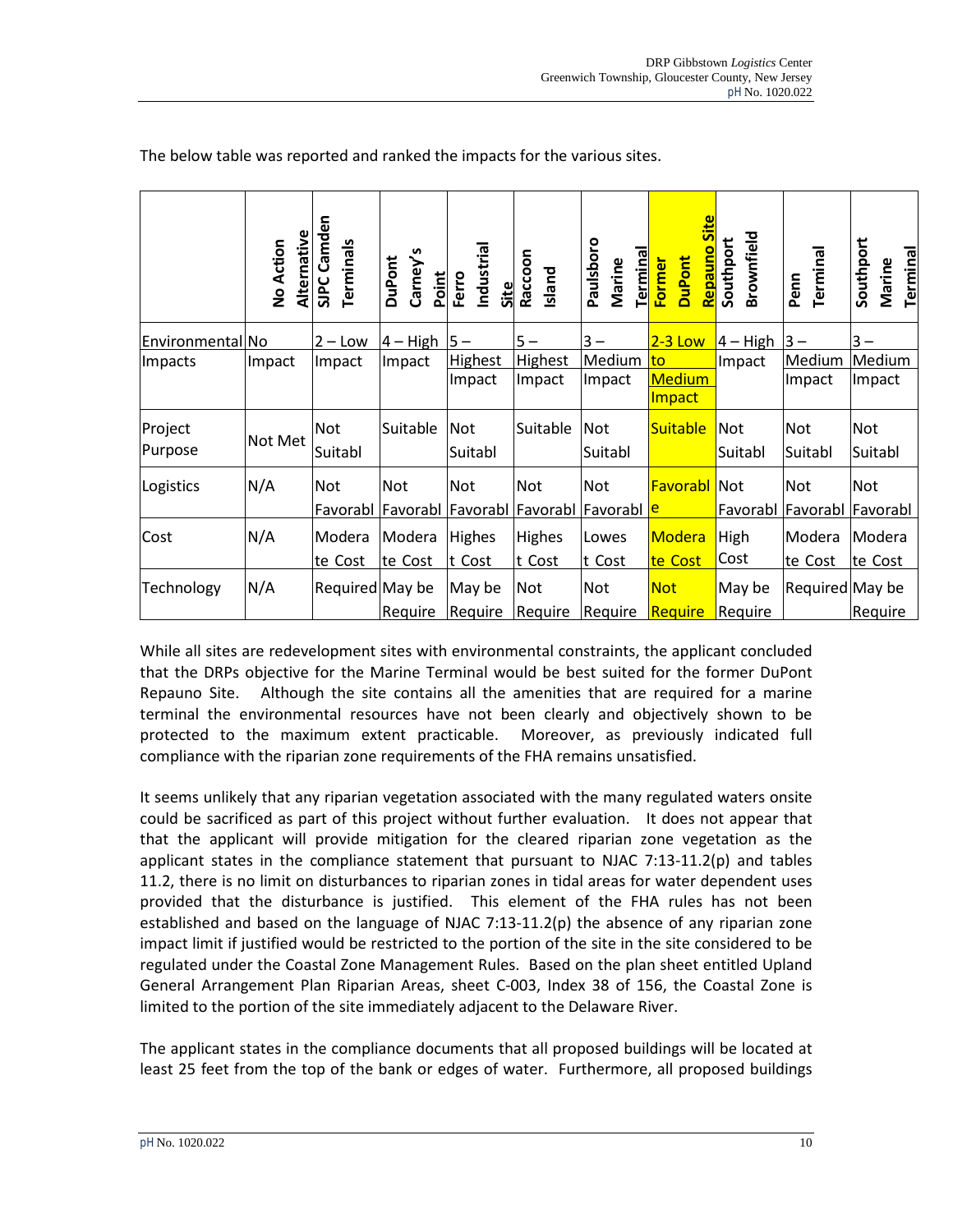will be designed to withstand flooding pressures up to the FFE elevation. The plans indicated that the FFE is 11.00 feet.

Dredging within a portion of the Delaware River is necessary to make the proposed port accessible to vessel traffic from the federal navigation channel. With regard to NJAC 7:13-11.1 Requirements for a regulated activity in a channel, the compliance statement mentions the proposed dredging and the consequent permanent placement of fill within the Process Ditch, a portion of which is a regulated water and the balance a permitted wastewater treatment ditch. The applicant states that the "process ditch must be filled in order to construct the project in a way that meets the project purpose. The Process Ditch is a man-made ditch originally constructed to convey industrial wastewater, which now serves as part of a stormwater management system".

The applicant states in the Compliance Statement and Alternatives Analysis that the project has been "substantially reduced and reconfigured to avoid impacts to regulated areas, including riparian zones and regulated waters. Disturbance to the channel has been reduced to the maximum extent practicable and the activities proposed within the regulated channels are required to meet the purpose of the project". Details to demonstrate channel stability are still not clearly defined as required by the regulation. It would follow that issues could result from potential channel instability due to the placement of fill. More importantly key elements of this section of the FHA such as NJAC7:13-11.1(b)2 were not included in the compliance statement. This requirement states that "[D]isturbance to the channel is eliminated where possible; where not possible to eliminate, disturbance is minimized through methods including relocating the project and/or reducing the size or scope of the project. No discussion regarding compliance with this section of the regulation was provided.

Lastly, no attempt was made to illustrate the project's compliance with NJAC 7:13-11.1(c) which includes the following; "[T]he Department shall issue an individual permit for a channel modification only if the applicant demonstrates that, in addition to meeting the requirements of (b) above, the channel modification meets at least one of the following requirements: 1. The channel modification is necessary to improve the ecological health of the regulated water and its riparian zone, or to control existing flooding or erosion which poses an immediate threat to life, property or a lawfully existing structure; or 2. The channel modification is necessary for the construction of a bridge or culvert, and the following requirements are satisfied: i. The disturbance to the channel is the minimum necessary to successfully implement the project; ii. A bridge is constructed rather than a culvert, where feasible; iii. The length of channel covered by a bridge or enclosed in a culvert is the minimum feasible; and iv. No more than 200 linear feet of channel (including the bridge or culvert) is disturbed unless the applicant demonstrates that disturbance to a longer segment of channel cannot feasibly be avoided. It is clear from the above requirement that impacts to channels are viewed seriously by the NJDEP and no provision for the elimination of a channel is provided. Full compliance with all elements of this regulation must be required of the applicant. If an applicant is unable to comply with this regulation a hardship exception would be required. It is assumed that this is the reason for the hardship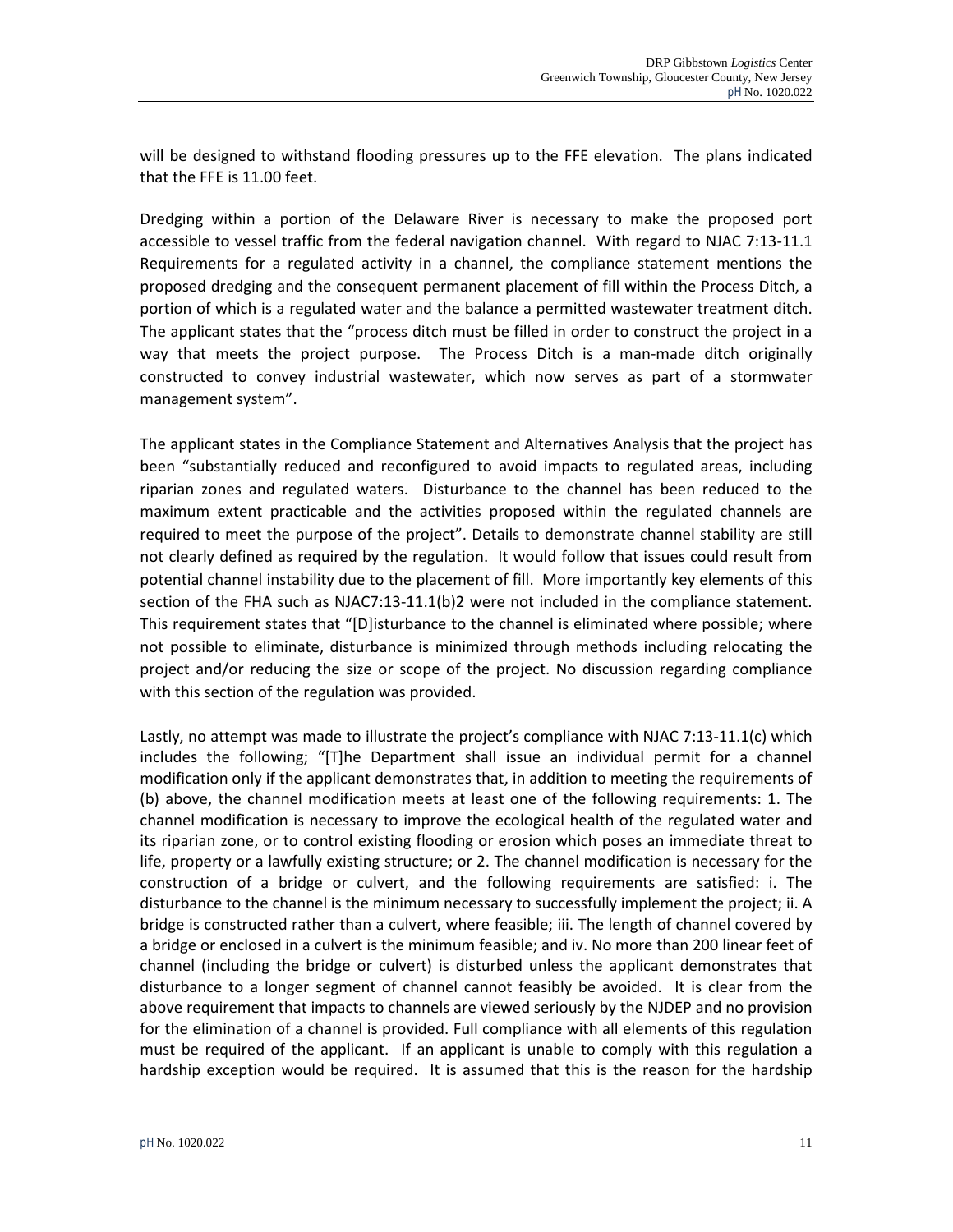exception but not definite as this section of the regulation is not addressed in the compliance documents.

With regard to NJAC 7:13-11.6 - requirements for a regulated activity in or affecting a present or documented habitat for threatened and endangered species, the Natural Heritage Database does not indicate that there are any threatened and endangered species that are critically dependent on the regulated waters for their survival. The applicant states in their application documents that no vegetation within 1,000 feet of the identified bald eagle nest will be disturbed. The applicant states that "out of abundance of caution, the project has been redesigned to avoid disturbing more than 20 acres of contiguous wooded habitat. Additionally, in areas of potential roasting habitat, tree removal will be avoided to the maximum extent practicable during summer roasting season from April through September 30". Impacts to the Atlantic and shortnose Sturgeon will be avoided by conducting work within the recommended construction window and implementing dredging best management practices. The applicant stated that "given the nominal estimated increase in ship traffic, it is unlikely that there will be significant adverse impacts to the Atlantic or shortnose sturgeon as a result of the proposed project". It appears that this comment has been addressed by the applicant.

NJAC 7:13-12.1 (Requirements that apply to all regulated activities) requires that the regulated activities not cause a significant and adverse effect on: water quality, aquatic biota, water supply, flooding, drainage, channel stability, T&E species, navigation, energy production and fishery resources. The applicant states that through the use of BMPs and appropriate erosion control measures sediment runoff to the Delaware River and other waterways will be minimized. The applicant states that post construction drainage will be redirected into stormwater management facilities and construction of the site will not adversely affect drainage on the project site. More discussion and comments related to the project's proposed stormwater management and compliance with NJAC 7:13-12.2 is provided in the Stormwater Management section of this letter above.

With respect to NJAC 7:13-12.3 (Requirement for excavation, fill and grading activities), the compliance statement states that a portion of the Process Ditch will be filled in order to facilitate proper internal circulation between internal areas of the Marine Terminal. Under existing conditions, the Process Ditch is the site's major internal waterway. A large portion of the Process Ditch will be completely filled/eliminated under proposed conditions; including an estimated 1,000 linear feet of the regulated portion of the waterway which has a drainage area of greater than 50 acres. In fact, the drainage area of the portion of the waterway to be filled/eliminated is as large as 120 acres. No adjustments to the design have been made to address comments relative to excavation, fill and grading activities.

The applicant states that the application complies with NJAC 7:13-12.4 Requirements for a structure, however, no details or notes are provide on the plans to reflect compliance for structures within the regulated area, other than the FFE is 11.0. In addition and in accordance with NJAC 7:13-12.4(d) for structures located adjacent to channels, channel erosion must also be addressed.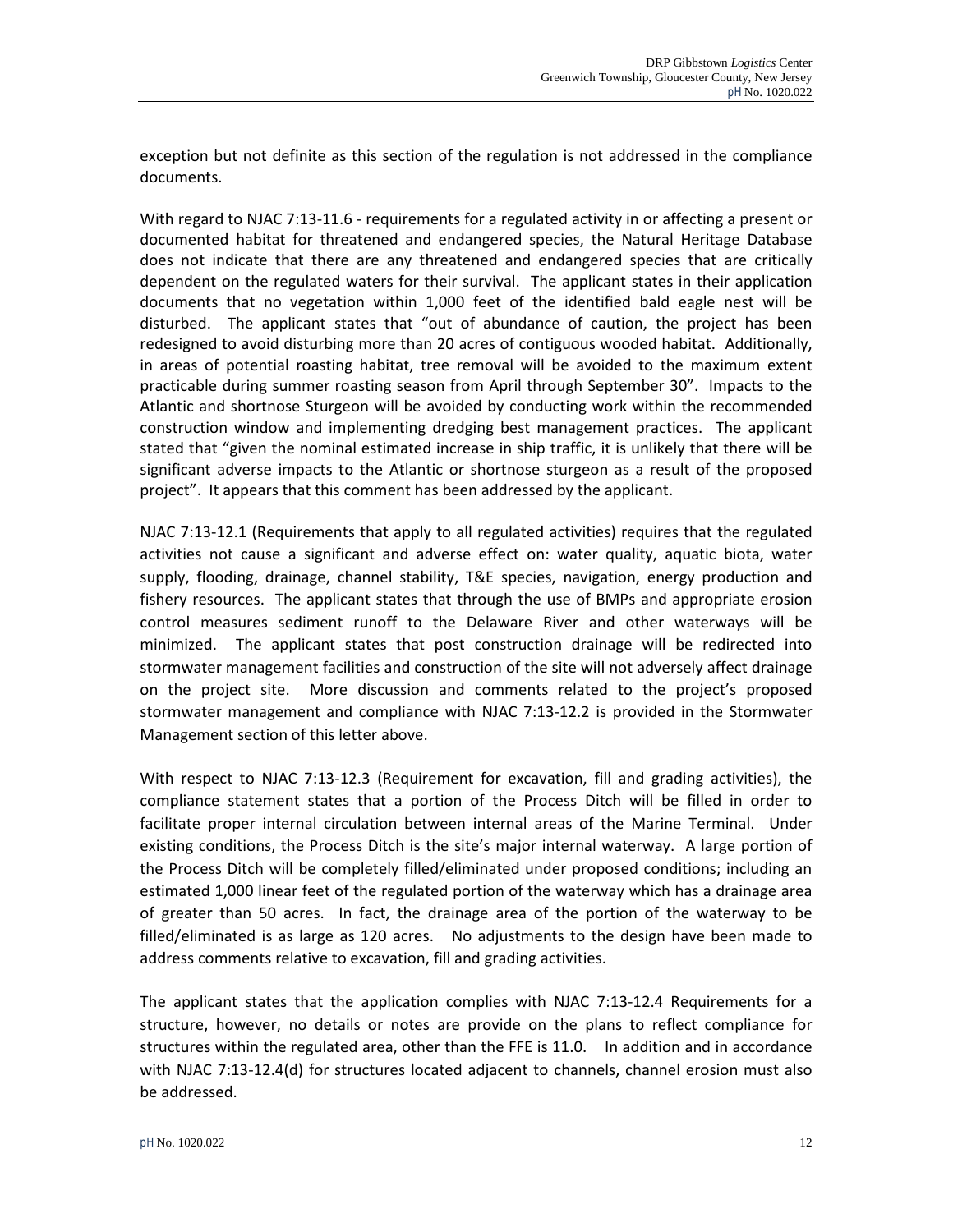The compliance statement also states that it is not feasible to construct the proposed rail line and private roadway and parking area one foot above the Flood Hazard Area Design Flood elevation, per NJAC 7:13-12.6 (requirements for a railroad, roadway and parking area). Drawings C-101 through C-123 indicated that some of the parking spaces and access driveways will not be constructed above the regulatory flood hazard area elevation. Most driveways will be situated at or above the flood hazard area elevation. However, due to the existing road elevations, the applicant states that it is not "feasible to construct all the driveways above the flood hazard elevation. All loading spaces and trailer stalls will be constructed no less than 1.5 feet below the flood hazard design elevation to ensure mobility and prevent water damage during flooding conditions. All parking areas consisting of 10 or more spaces constructed below the flood elevations will be signed per NJAC 7:13-12.6(f)v. Unfortunately, the application has not provided the justification to support this claim.

As discussed in this review letter this application remains deficient as it continues to fail to adequately address regulatory compliance starting with its failure to clearly identify the areas covered by various regulations including the Freshwater Wetlands Protection Act, Flood Hazard Area Control Act and the Waterfront Development Rules. For example, although the application has now identified the Coastal Zone, the applicant continues to apply its importance beyond its regulatory limits. For example, although the area of the site under Coastal Zone jurisdiction may be considered for a water dependent use, as it relates to riparian zones those areas outside of the coastal zone should be reviewed solely under the requirements of the Flood Hazard Control Act. In the absence of this fundamental step in the regulatory process, it remains difficulty to understand how this project complies with all of the relevant New Jersey regulations. The failure to accurately apply the limits of the Coastal Zone is apparent in the applicant's calculations of the impervious cover limits in which the entire site is included. Please refer to Sheet C-003 to see the actual limit of the Coastal in which the Coastal Zone rules apply. As previously mentioned the maximum extent of the Coastal Zone in this part of New Jersey is 500 feet from the Mean High Tide line. It appears that the numbers provided are based on the land area of the 371 acre project site rather than that of the subset of the land that constitutes the Coastal Zone.

In addition, the level of ecological impact assessment associated must be commensurate with the magnitude of this project. In other words the application must rely on facts in which to base its position; that the project will or will not have significant impacts rather than rhetoric. For example, the applicant indicates that "regulated portions of the Process Ditch must be filled in order to construct the Project in a way the meets the project purpose.